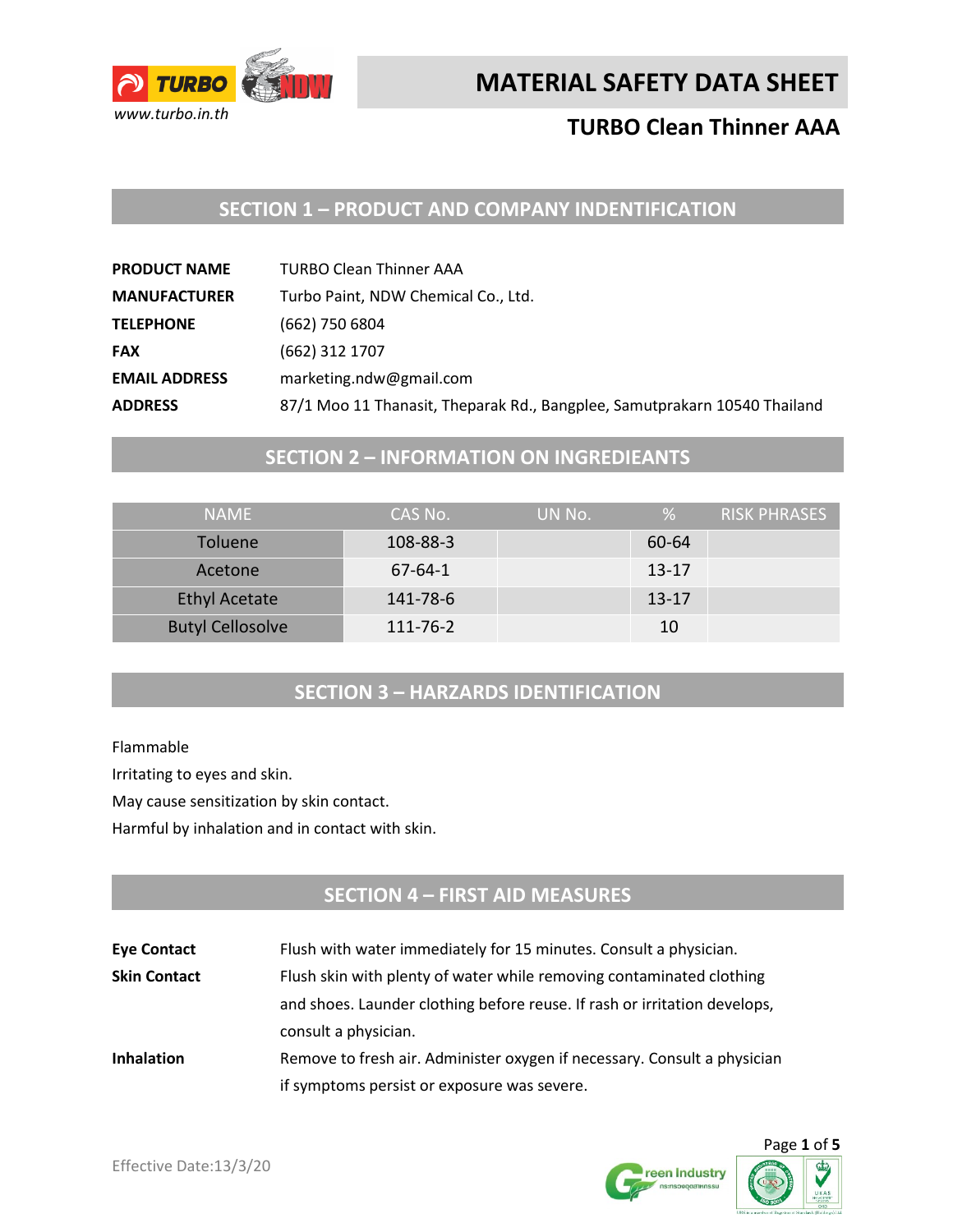

# **TURBO Clean Thinner AAA**

**Ingestion** If swallowed do not induce vomiting. Seek immediate medical attention.

### **SECTION 5 – FIRE AND EXPLOSION HAZARD DATA**

**Extinguishing Media** Recommended: alcohol resistant foam, CO2, powders, water spray. **Recommendations** Fire will produce dense black smoke. Exposure to decomposition products may cause a health hazard. Appropriate breathing apparatus may be required. Cool closed containers exposed to fire with water. Do not release runoff from fire to sewers or waterways.

#### **SECTION 6 – ACCIDENTAL RELEASE MEASURES**

**Personal Precautions** Exclude sources of ignition and ventilate the area. Avoid breathing vapor or mist. Refer to protective measures listed in sections 7 and 8. **Spill Spill** Contain and collect spillage with non-combustible absorbent materials, e.g. sand, earth, vermiculite, diatomaceous earth and place in container for disposal according to local regulations (see section 13). Do not allow to enter drains or watercourses. Clean preferably with a detergent; avoid use of solvents. If the product contaminates lakes, rivers or sewage, inform appropriate authorities in accordance with local regulations.

### **SECTION 7 – HANDLING AND STORAGE**

**Handling** Do not get in eyes, on skin, or on clothing. Keep container tightly closed when not in use. Wear personal protection equipment. Do not breathe vapors. Wash thoroughly after handling. If pouring or transferring materials, ground all containers and tools. Do not weld, heat, cut or drill on full or empty containers. Avoid breathing vapors or spray mist. **Storage** Keep away from heat, sparks, open flames and oxidizing agents. Keep containers closed. Store in a cool, dry place with adequate ventilation.

# **SECTION 8 – EXPOSURE CONTROLS / PERSONAL PROTECTION**

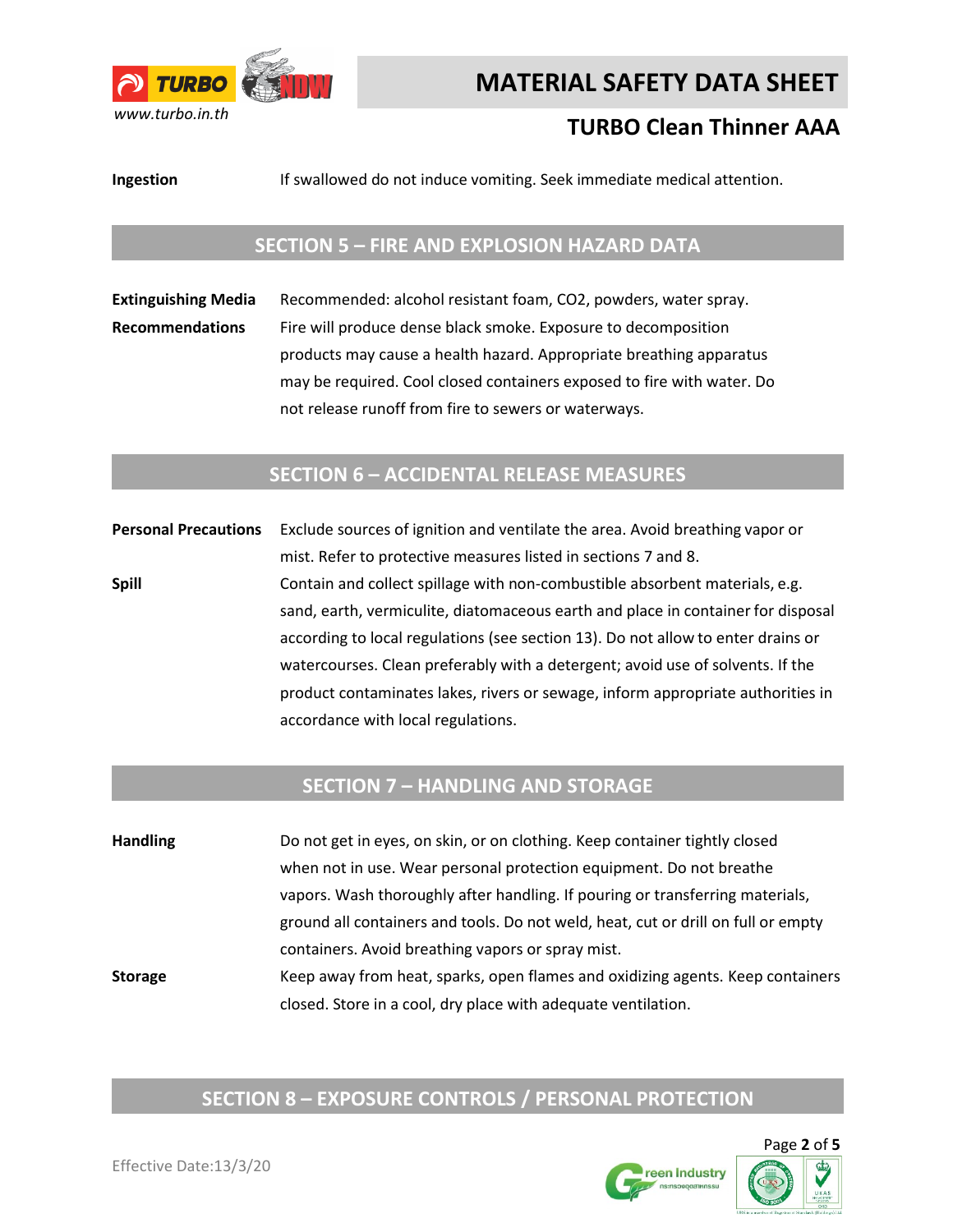



# **TURBO Clean Thinner AAA**

|              | Engineering Measures Provide forced air ventilation when applying in confined spaces.     |
|--------------|-------------------------------------------------------------------------------------------|
|              | Respiratory Protection Unlikely to be necessary. Use approved chemical filter respirator. |
| Eyes         | Safety glasses or chemical eye goggles are suggested.                                     |
| <b>Hands</b> | Non-natural, non-butyl rubber gloves are recommended.                                     |
| <b>Skin</b>  | Use protective clothing. Remove contaminated clothing and wash the affected               |
|              | with soap and water.                                                                      |

# **SECTION 9 – PHYSICAL AND CHEMICAL PROPERTIES**

| <b>Physical State</b>      | Liquid       |
|----------------------------|--------------|
| Color                      | Clear        |
| Odor                       | Solvent odor |
| <b>Specific Gravity</b>    | 0.80-0.85    |
| <b>Viscosity</b>           |              |
| <b>Solubility in Water</b> | Insoluble    |

### **SECTION 10 – STABILITY AND REACTIVITY**

**Stability** Stable under recommended storage and handling conditions (see section 7). Hazardous Decomposition Products carbon monoxide, carbon dioxide, smoke, oxides of nitrogen. **Strong exothermic reactions** oxidizing agents, strong alkalis, strong acids.

### **SECTION 11 – TOXICOLOGICAL INFORMATION**

Not Available

**SECTION 12 – ECOLOGICAL INFORMATION**

Prolonged or repeated contact may cause chronic dermatitis. Appreciable evaporation to air is expected in the environment.



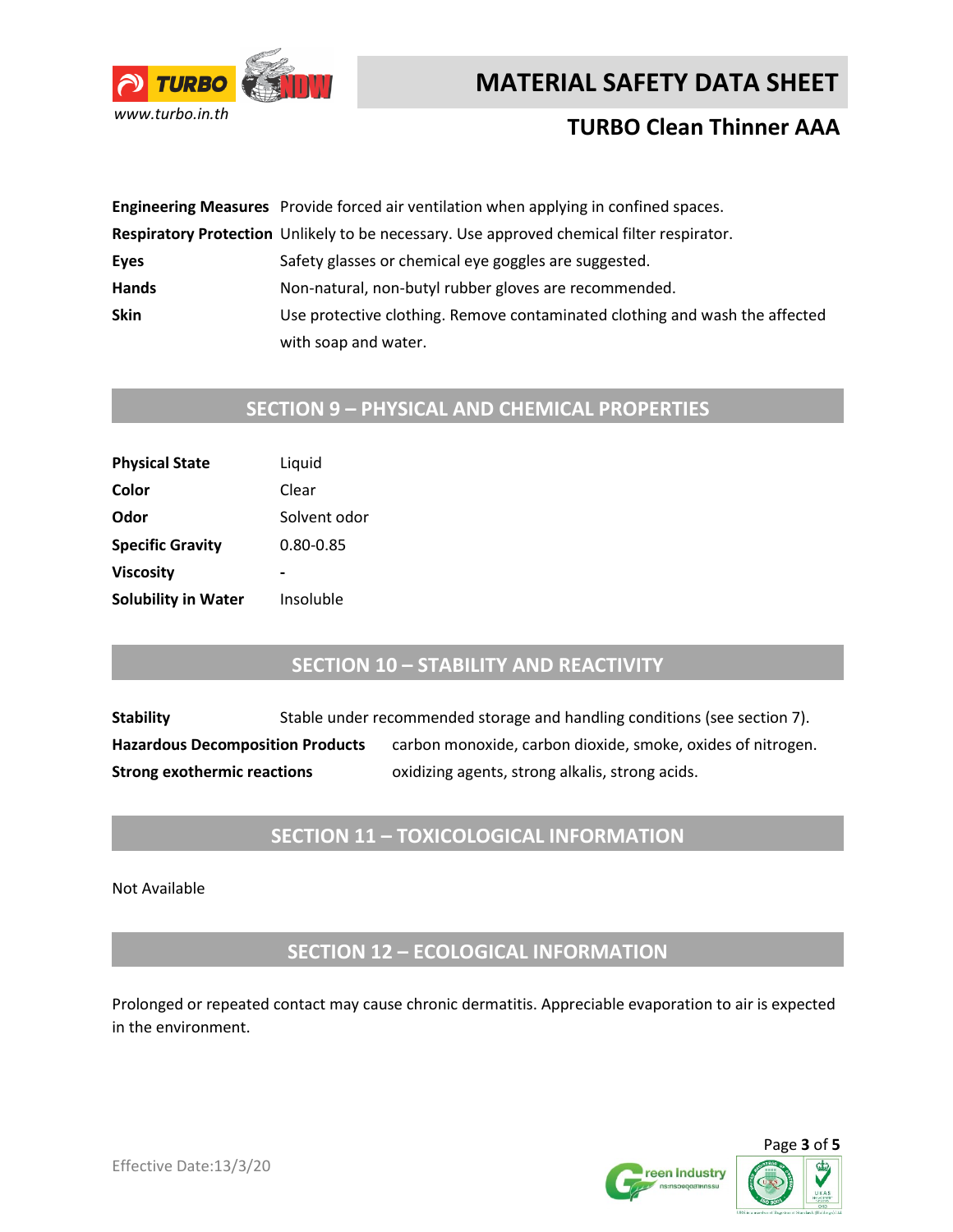

# **TURBO Clean Thinner AAA**

### **SECTION 13 – DISPOSAL CONSIDERATIONS**

#### **Method of disposal**

The generation of waste should be avoided or minimised wherever possible. Empty containers or liners may retain some product residues. This material and its container must be disposed of in a safe way. Dispose of surplus and non-recyclable products via a licensed waste disposal contractor. Disposal of this product, solutions and any by-products should at all times comply with the requirements of environmental protection and waste disposal legislation and any regional local authority requirements. Avoid dispersal of spilt material and runoff and contact with soil, waterways, drains and sewers.

### **SECTION 14 – TRANSPORT INFORMATION**

| Proper shipping name Thinner Solvent |      |
|--------------------------------------|------|
| Packing Group                        | ш    |
| <b>Hazard Class</b>                  | κ    |
| UN No.                               | 1263 |

### **SECTION 15 – REGULATORY INFORMATION**

Highly flammable Harmful by inhalation, in contact with skin and if swallowed Irritating to eye and skin Keep out of reach of children Keep away from sources of ignition – No Smoking Do not breathe gas/fumes/vapour/spray Avoid contact with skin and eyes Wear suitable protective clothing, gloves and eye/face protection

### **SECTION 16 – OTHER INFORMATION**

This document could not be used for certifying the quality of the product.

This document presents the information of the product and to be used for safety only.

**Remark** The above information and data given here is based on test, experiences that



Page **4** of **5**